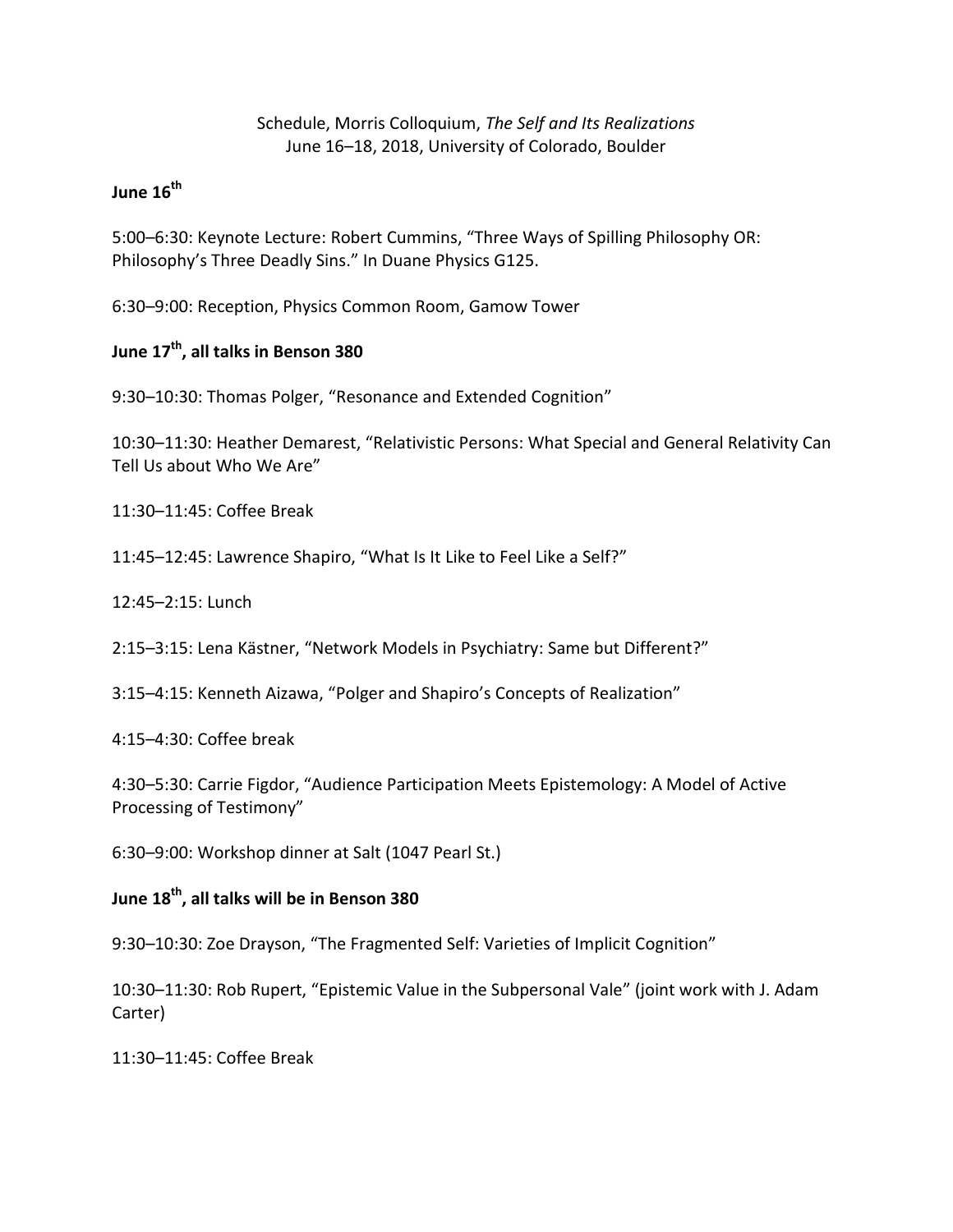11:45–12:45: Beate Krickel, "Self-Image-Defense, Repression, and the Meaning of 'Unconscious'"

12:45–2:15: Lunch

2:15–3:15: Sarah Robins, "The Mnemonic Puzzle"

3:15–4:15: Elizabeth Schechter, "Self-Consciousness in the Split-Brain Subject"

4:15–4:30: Coffee Break

4:30–5:30: Fred Adams, "Global Aphasia and the Language of Thought"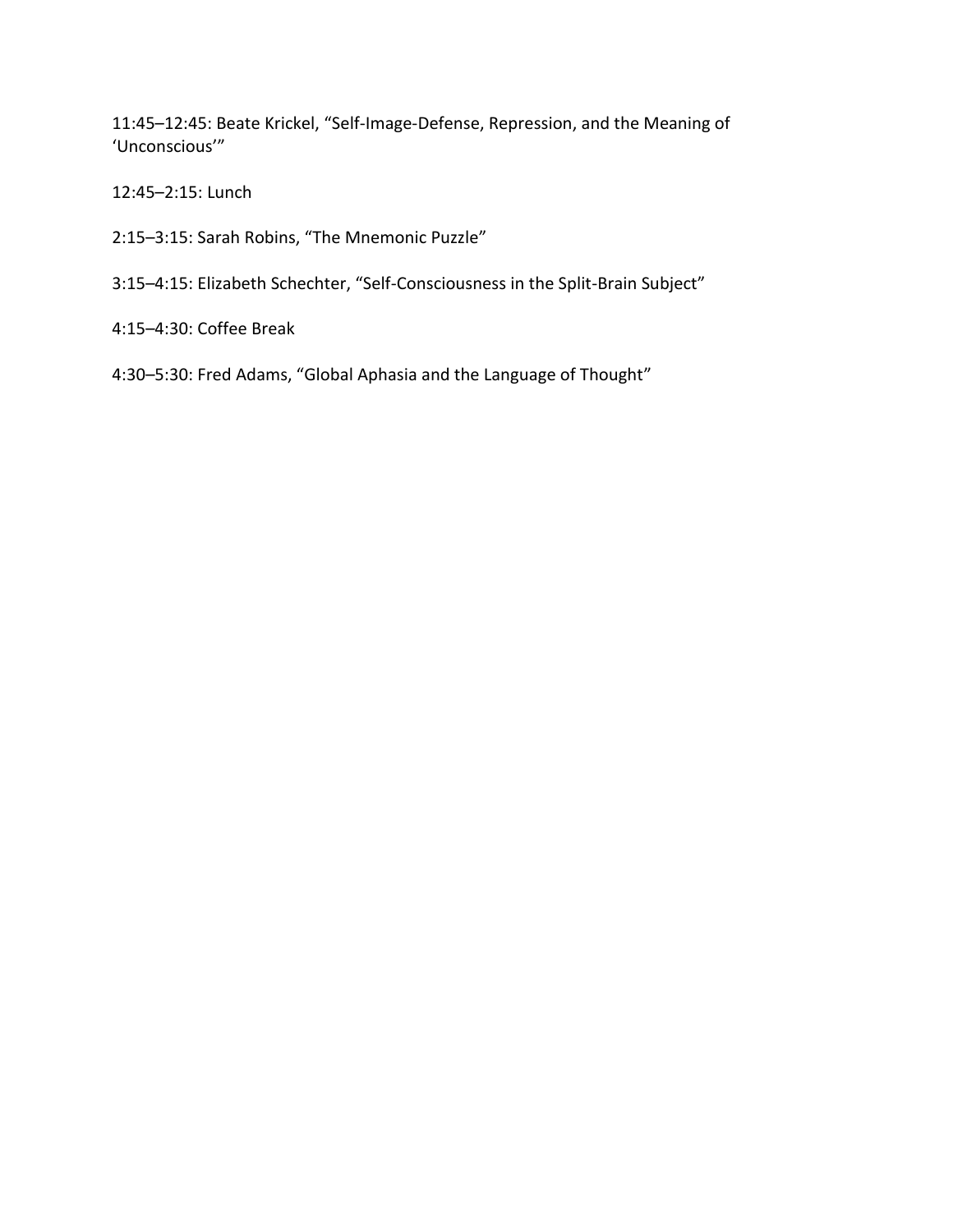#### **Abstracts**

Fred Adams (U. of Delaware), "Global Aphasia and the Language of Thought" In 1975 Jerry Fodor proposed that there must be a Language of Thought ( L.O.T. , in his book of that title). In 1987 he re-iterated his claim that there is a language of thought. His arguments are largely theoretical based upon inference to the best explanation for our productive and systematic cognitive abilities. However, is there any independent empirical evidence for the existence of a language of thought? Recent studies of persons with global aphasia might well be empirical support for Fodor's claims. I will present some data from the work of Rosemary Varley who studies the cognitive abilities of persons with global aphasia. I will give her criteria for what she calls "agrammaticism" which define what she deems a loss of significant linguistic capacity. Then I will explain the kinds of cognitive capacity demonstrated by individuals with global aphasia. Varley's own conclusions are that there are two separate systems at work in the human mind—a linguistic system and a cognitive system. She explains that she believes these two systems come apart in subjects with global aphasia. In these subjects, their cognitive systems take over and allow them to perform as well as anyone on many cognitive tasks. If she is right, her work may supply important empirical support for the existence of a language of thought (L.O.T.).

Ken Aizawa (Rutgers U., Newark), "Polger and Shapiro's Concepts of Realization" Polger and Shapiro have two principal concepts of realization: an individual being a member of a kind is a species of realization and a kind being a member of a kind is a species of realization. This duality in their thinking has important ramifications for some of their other views and for their critiques of the work of others. For one thing, by their own lights, Polger and Shapiro should not count kind membership as a realization relation. For another, their critique of Dimensioned realization fails to engage that view.

Robert Cummins (Emeritus, U. of California, Davis), "Three Ways of Spilling Philosophy OR: Philosophy's Three Deadly Sins"

Philosophers—especially philosophers who take science seriously – need to be cautious of three aspects of mainstream philosophical methodology that threaten to undermine their project. (1) Reliance on intuitions and reflective equilibrium. (2) Semantic Poaching, and (3) Puzzle philosophy. Instead, philosophy should seek to situate the science in a conceptual framework that helps us to understand its implications.

Heather Demarest (U. of Colorado, Boulder), "Relativistic Persons: What Special and General Relativity Can Tell Us about Who We Are"

I present some arguments from special and general relativity that suggest people do not exist at times, except perhaps derivatively. Special relativity teaches us that there are many incompatible--but equally good--ways to foliate spacetime into spaces at times. One consequence is that there are many incompatible--but equally good--ways to foliate brains into brain-states-at-times. I present the results as a dilemma: either people do not exist fundamentally at times, but only in regions of spacetime, or they do exist fundamentally at times, but for each intuitive person, there are potentially infinitely many overlappers. General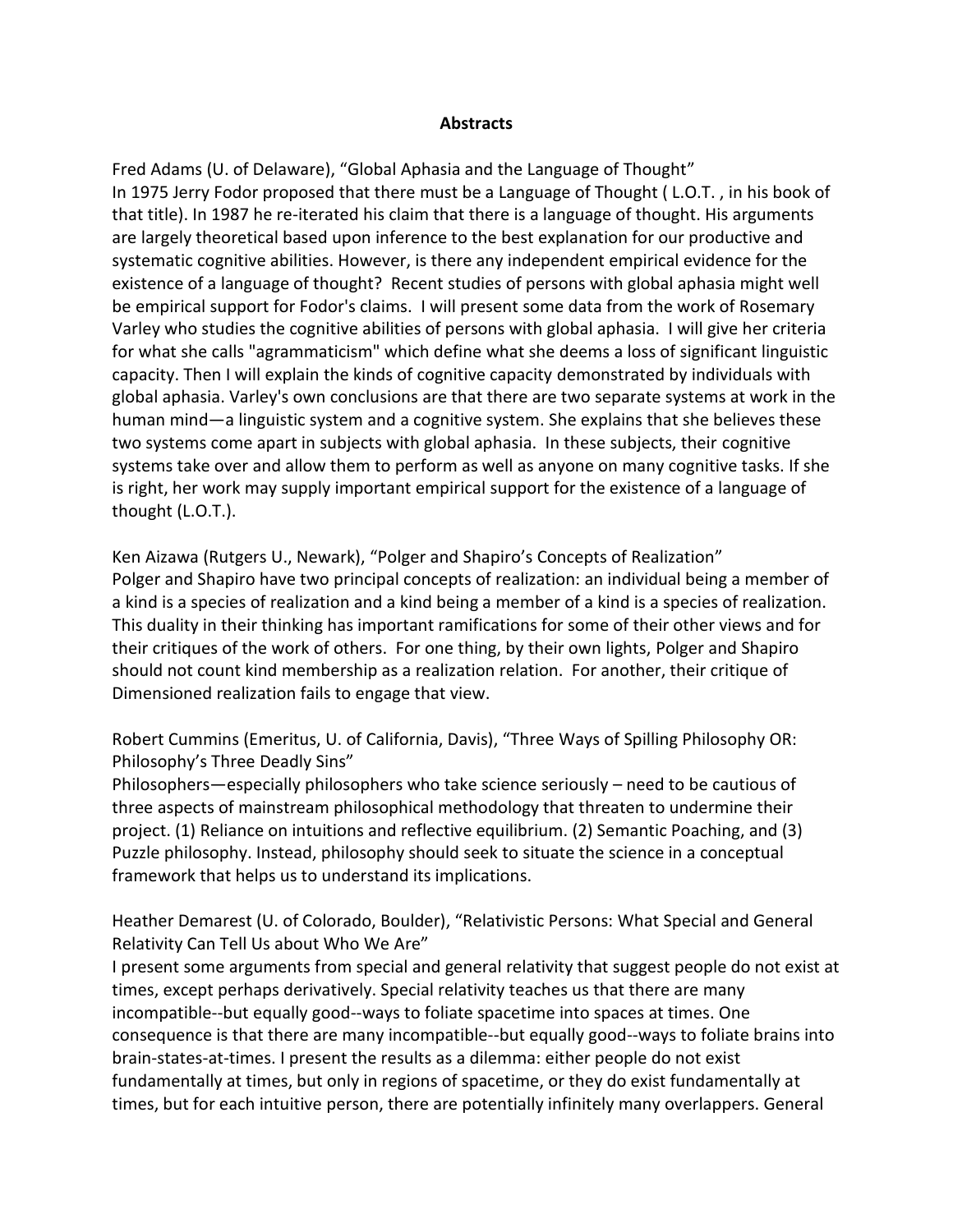relativity teaches us that time objectively moves more slowly closer to gravitational objects. This difference in temporal rate implies that there can be no consistent persons-at-times.

Zoe Drayson (U. of California, Davis), "The Fragmented Self: Varieties of Implicit Cognition" The prediction and explanation of human action seems to require the assumption of a rational self; in particular, the assumption that the self has a single consistent set of beliefs. In some cases, however, philosophers and psychologists advocate thinking of the self as fragmented or compartmentalized rather than unified. In this paper, I argue that this talk of mental fragmentation is often ambiguous between (1) the rational fragmentation of the unified self, and (2) the causal or informational fragmentation of the mechanisms that realize the self. Rational fragmentation (1) is a strategy (associated with e.g. Lewis, Stalnaker) used to argue that seemingly irrational agents are in fact rational. Causal fragmentation (2) is a strategy (associated with e.g. modularity theorists, dual-process theorists) for showing *how* the mechanisms that cause rational action can also cause irrational action. I explore the relationship between these two forms of fragmentation and emphasize the importance of distinguishing them, particularly in the current debates over implicit bias and belief-discordant behavior.

Carrie Figdor (U. of Iowa), "Audience Participation Meets Epistemology: A Model of Active Processing of Testimony"

In the epistemology of testimony, a speaker tells a hearer or audience that P; said hearer believes that P, is or is not justified in her belief, and risks harboring a false belief. How pathetic is this model? Very. Drawing on research in communication and psychology, I propose a model of testimonial acceptance in which hearers are active participants in information transfer, not passive recipients of propositions.

Lena Kästner (Ruhr U., Bochum), "Network Models in Psychiatry: Same But Different?" Network models in psychiatry promise to offer integrative accounts of mental disorders by combining cognitive, behavioral, genetic, environmental, and neurophysiological factors into a holistic picture. They thus highlight that focusing exclusively on the brain to explain psychopathology is too limited. While recognizing this is overdue, integrating many different factors under different descriptions does not come without challenges. For instance, we must make sure to separate psychopathology from its background conditions and not let our network models become overly inclusive. Another challenge is to ensure we acknowledge that while many different factors are relevant to psychopathology, they are not all relevant in the same way. These issues are not unfamiliar to philosophers; in fact, analogous problems are well-known from discussions in other philosophical contexts, e.g. situated cognition and mechanistic explanation. In this talk, I will investigate to what extent we can address the issues for network models in psychiatry by drawing on strategies employed in other debates--and whether this delivers satisfying solutions.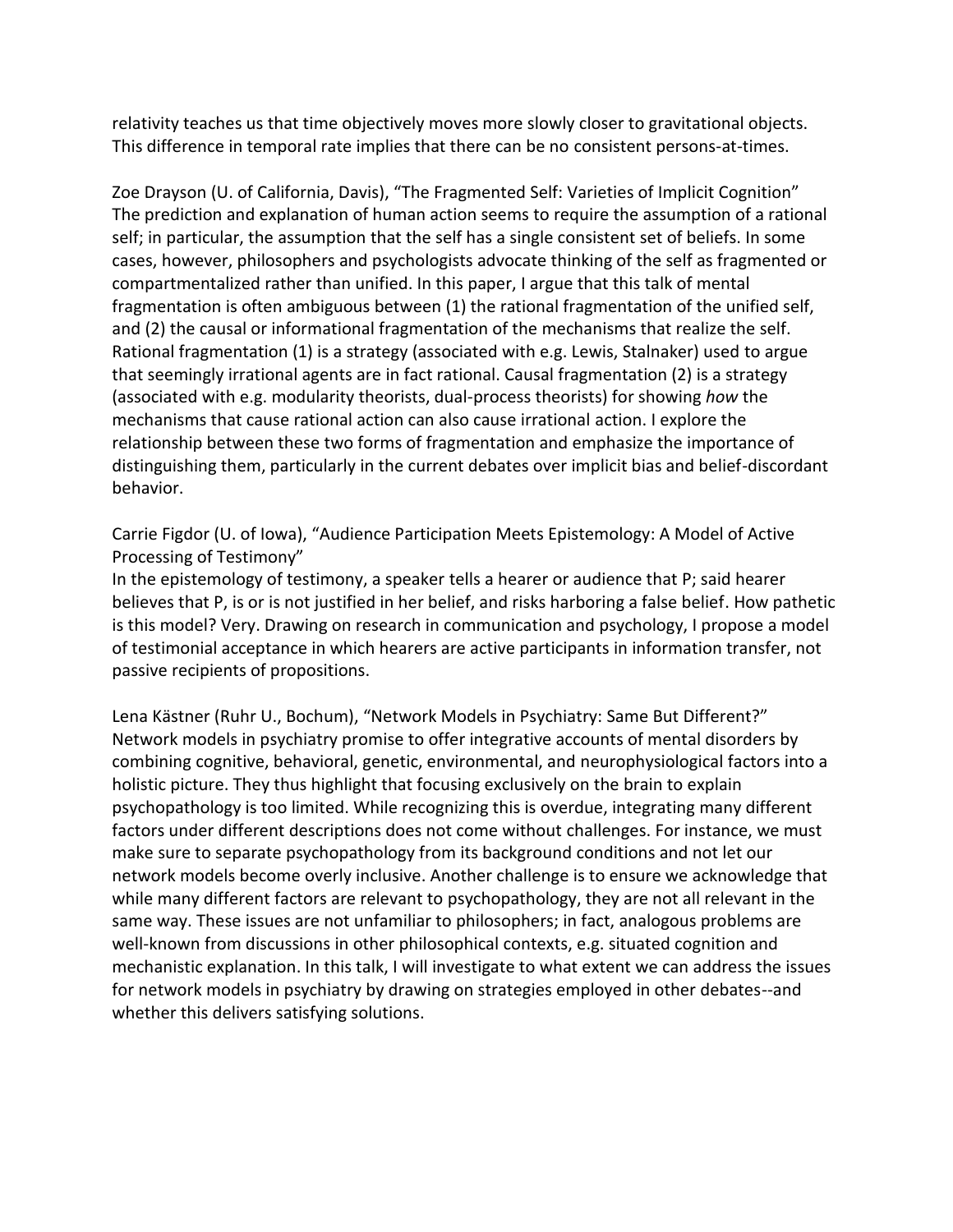Beate Krickel (Ruhr U., Bochum), "Self-Image Defense, Repression and the Meaning of 'Unconscious'"

A central claim of Freudian psychoanalysis is that, in order to protect our self-image from conflict or cognitive inconsistency, we repress desires, beliefs, memories, or emotions. Many philosophers and psychologists have argued that the notion of repression is inconsistent, and thus cannot be a real phenomenon. Nowadays, the notion of repression reappears in a scientific guise in the context of so-called neuropsychoanalysis. Neuropsychoanalysts aim at finding neural mechanisms for psychoanalytic phenomena, such as repression, dream, trauma, or transference. It is surprising that, still, no coherent approach to repression could be presented that would allow for a systematic neuroscientific investigation of repression. In this talk, I will present different approaches to repression that have been suggested and highlight their differences. I will argue that none of them is successful. I will show that a consistent theory of repression depends on a clarified account of the notion of unconscious. Furthermore, I will highlight how cognitive psychology (e.g., implicit bias research) and philosophy (e.g., theories of self-deception) can profit from integrating the notion of repression.

### Tom Polger (U. of Cincinnati), "Resonance and Extended Cognition"

Resonance is a central notion in neo-Gibsonian "ecological" psychology that has been taken up by supporters of embodied cognition and "radical" embodied cognitive science. Here I explore whether the idea of resonance can be deployed to address questions about the hypothesis of extended cognition. To the extent that it can be, thinking in terms of resonance might provide a continuity between embodied and extended cognition.

#### Sarah Robins (U. of Kansas), "The Mnemonic Puzzle"

That mnemonic devices help us remember is hardly a claim in need of defense. That philosophers and cognitive scientists can learn about the nature of memory and cognition by studying mnemonics is more controversial. Mnemonics have not received much attention, for (at least) two reasons. First, philosophers and scientists of memory have spent the last several decades focused on memory errors rather than memory's successes. Second, mnemonics are often portrayed as gimmicky "get smart quick" devices rather than general cognitive tools. Neither of these is a good reason, or so I shall argue.

Reflecting on how mnemonics work introduces a challenge, which I call the mnemonic puzzle. The puzzle is this: to remember X, it is easier to encode more information rather than less. This is, on its face, counterintuitive. Remembering is effortful. Shouldn't remembering more information require more effort? When it comes to cognitive effort, mnemonics are about working smarter, not harder. There are two lessons that can be drawn from this apparent puzzle. First, when it comes to memory storage, not all vehicles of mental content are created equal. There is evidence to support the idea that some are more numerous, reliable, or fundamental—and so better facilitate encoding, storage, and retrieval. Second, mnemonic success reveals how impressive instances of remembering can be: reciting 70,000 digits of pi or recalling the order of several shuffled decks of cards in less than a minute. These mnemonic feats challenge standard assumptions of how limitations on memory's overall capacity bear on the nature and extent of individual memories.